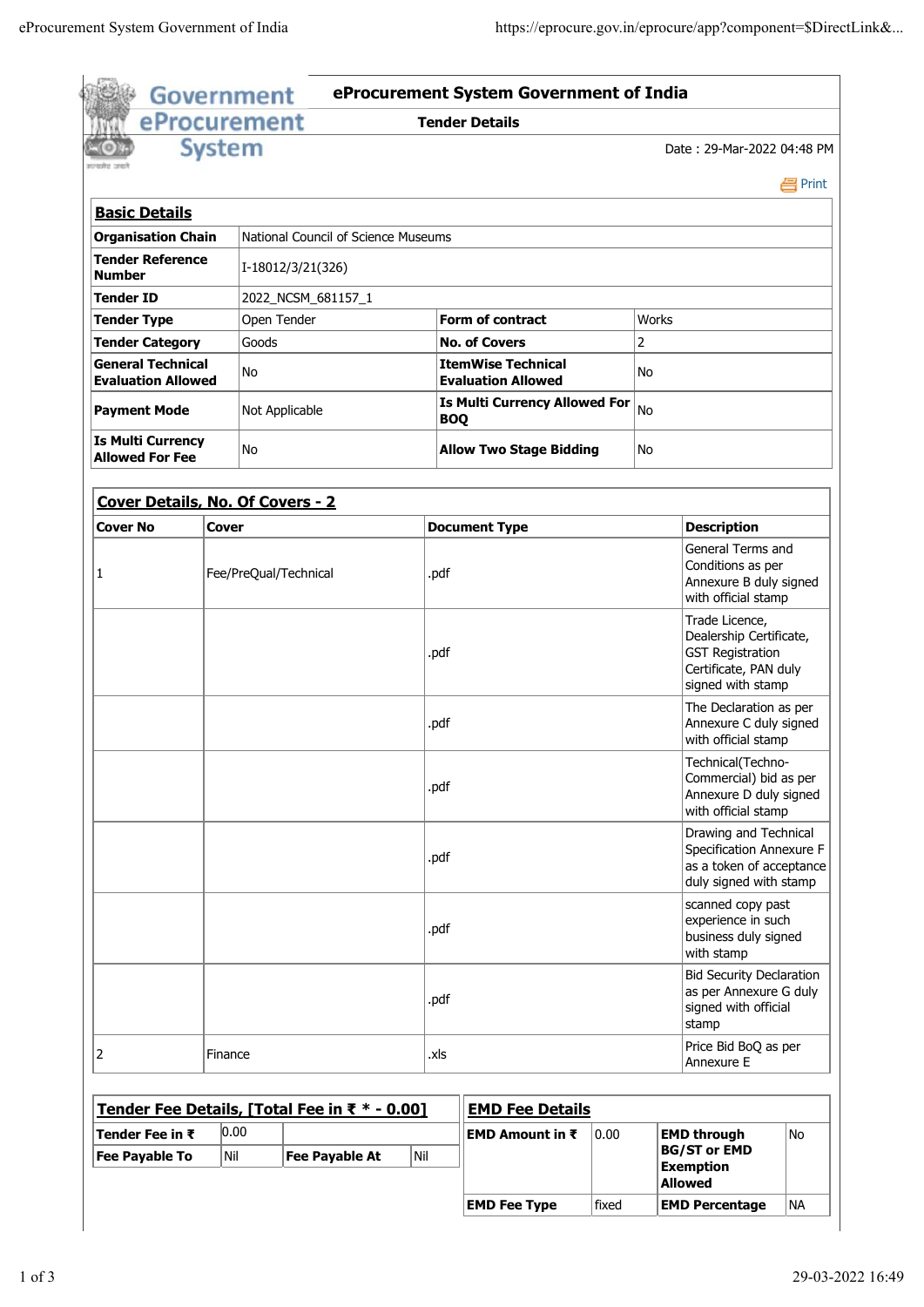Price bid bog as per  $281.00$ <br>Annexure E

Drawing and Specification<br>Annexure F

| <b>Tender Fee</b><br><b>Exemption</b><br><b>Allowed</b>            |                                     | No                                                         |                                                                                                                                                                                                                                                                |                                |                      |                         | <b>EMD Payable To</b>                |                                        | Nil |                                               | <b>EMD Payable At</b>                                | Nil |  |
|--------------------------------------------------------------------|-------------------------------------|------------------------------------------------------------|----------------------------------------------------------------------------------------------------------------------------------------------------------------------------------------------------------------------------------------------------------------|--------------------------------|----------------------|-------------------------|--------------------------------------|----------------------------------------|-----|-----------------------------------------------|------------------------------------------------------|-----|--|
|                                                                    |                                     |                                                            |                                                                                                                                                                                                                                                                |                                |                      |                         |                                      |                                        |     |                                               | Click to view modification history                   |     |  |
| Work /Item(s)                                                      |                                     |                                                            |                                                                                                                                                                                                                                                                |                                |                      |                         |                                      |                                        |     |                                               |                                                      |     |  |
| Title                                                              |                                     |                                                            |                                                                                                                                                                                                                                                                |                                |                      |                         |                                      |                                        |     |                                               |                                                      |     |  |
| <b>Work Description</b>                                            |                                     |                                                            | Fabrication and Supply of Aluminium extruded Section(SIMA) Black Powder Coated (RAL-9005)<br>Fabrication and Supply of Aluminium extruded Section(SIMA) Black Powder Coated (RAL-9005) strictly<br>as per councils technical specification and drawing and NIT |                                |                      |                         |                                      |                                        |     |                                               |                                                      |     |  |
| <b>Pre Qualification</b><br><b>Details</b>                         |                                     |                                                            | Refer Tender Document                                                                                                                                                                                                                                          |                                |                      |                         |                                      |                                        |     |                                               |                                                      |     |  |
| <b>Independent</b><br><b>External</b><br><b>Monitor/Remarks</b>    |                                     | NA.                                                        |                                                                                                                                                                                                                                                                |                                |                      |                         |                                      |                                        |     |                                               |                                                      |     |  |
| <b>Show Tender Value in Yes</b><br><b>Public Domain</b>            |                                     |                                                            |                                                                                                                                                                                                                                                                |                                |                      |                         |                                      |                                        |     |                                               |                                                      |     |  |
|                                                                    | Tender Value in ₹<br>14,00,000      |                                                            |                                                                                                                                                                                                                                                                | <b>Product Category</b>        |                      |                         | Goods                                | Miscellaneous Sub category             |     |                                               | Aluminium extruded<br>section black powder<br>coated |     |  |
| <b>Contract Type</b>                                               | Tender                              |                                                            |                                                                                                                                                                                                                                                                | <b>Bid Validity(Days)</b>      |                      |                         | 180                                  | <b>Period Of</b><br><b>Work(Days)</b>  |     |                                               | 45                                                   |     |  |
| <b>Location</b>                                                    |                                     | National Council   Pincode<br>of Science<br><b>Museums</b> |                                                                                                                                                                                                                                                                |                                |                      |                         | 700091                               | <b>Pre Bid Meeting</b><br><b>Place</b> |     | <b>NA</b>                                     |                                                      |     |  |
| <b>Address</b>                                                     | <b>Pre Bid Meeting</b><br><b>NA</b> |                                                            |                                                                                                                                                                                                                                                                | <b>Pre Bid Meeting Date NA</b> |                      |                         |                                      | <b>Bid Opening Place</b>               |     | National Council of<br><b>Science Museums</b> |                                                      |     |  |
| <b>Should Allow NDA</b><br>No<br>Tender                            |                                     |                                                            | <b>Allow Preferential</b><br><b>Bidder</b>                                                                                                                                                                                                                     |                                |                      | No                      |                                      |                                        |     |                                               |                                                      |     |  |
| <b>Critical Dates</b>                                              |                                     |                                                            |                                                                                                                                                                                                                                                                |                                |                      |                         |                                      |                                        |     |                                               |                                                      |     |  |
| <b>Publish Date</b>                                                |                                     |                                                            | 29-Mar-2022 05:30 PM                                                                                                                                                                                                                                           |                                |                      | <b>Bid Opening Date</b> |                                      |                                        |     | 13-Apr-2022 12:00 PM                          |                                                      |     |  |
| Document Download / Sale Start 29-Mar-2022 05:30 PM<br><b>Date</b> |                                     |                                                            |                                                                                                                                                                                                                                                                |                                |                      |                         | Document Download / Sale End<br>Date |                                        |     |                                               | 12-Apr-2022 12:00 PM                                 |     |  |
| <b>Clarification Start Date</b>                                    |                                     |                                                            |                                                                                                                                                                                                                                                                | <b>NA</b>                      |                      |                         | <b>Clarification End Date</b>        |                                        |     | <b>NA</b>                                     |                                                      |     |  |
| <b>Bid Submission Start Date</b>                                   |                                     |                                                            |                                                                                                                                                                                                                                                                | 29-Mar-2022 05:30 PM           |                      |                         | <b>Bid Submission End Date</b>       |                                        |     |                                               | 12-Apr-2022 12:00 PM                                 |     |  |
|                                                                    |                                     |                                                            |                                                                                                                                                                                                                                                                |                                |                      |                         |                                      |                                        |     |                                               |                                                      |     |  |
| <b>Tender Documents</b>                                            |                                     |                                                            |                                                                                                                                                                                                                                                                |                                |                      |                         |                                      |                                        |     |                                               |                                                      |     |  |
| <b>NIT</b><br><b>Document</b>                                      |                                     |                                                            | S.No Document Name                                                                                                                                                                                                                                             |                                |                      |                         | <b>Description</b>                   |                                        |     |                                               | <b>Document</b><br>Size (in KB)                      |     |  |
|                                                                    | 1                                   |                                                            | Tendernotice_1.pdf                                                                                                                                                                                                                                             |                                |                      |                         | Tender Document                      |                                        |     |                                               | 206.44                                               |     |  |
| <b>Work Item</b><br><b>Documents</b>                               |                                     | <b>S.No Document Type</b>                                  |                                                                                                                                                                                                                                                                |                                | <b>Document Name</b> |                         | <b>Description</b>                   |                                        |     | <b>Document</b><br>Size (in KB)               |                                                      |     |  |

 $\begin{array}{|c|c|c|}\n\hline\n1 & \text{BOQ} & \text{BOQ\_716826.xls}\n\hline\n\end{array}$ Price bid BoQ as per

**Iteration No. of bids required for bid opening a tender Tender gets extended to No. of days**

**Auto Extension Corrigendum Properties for Tender**

1.  $\vert 3 \vert$   $\vert 10 \vert$ 

**2** Tender Documents specification.pdf Drawing and Specification